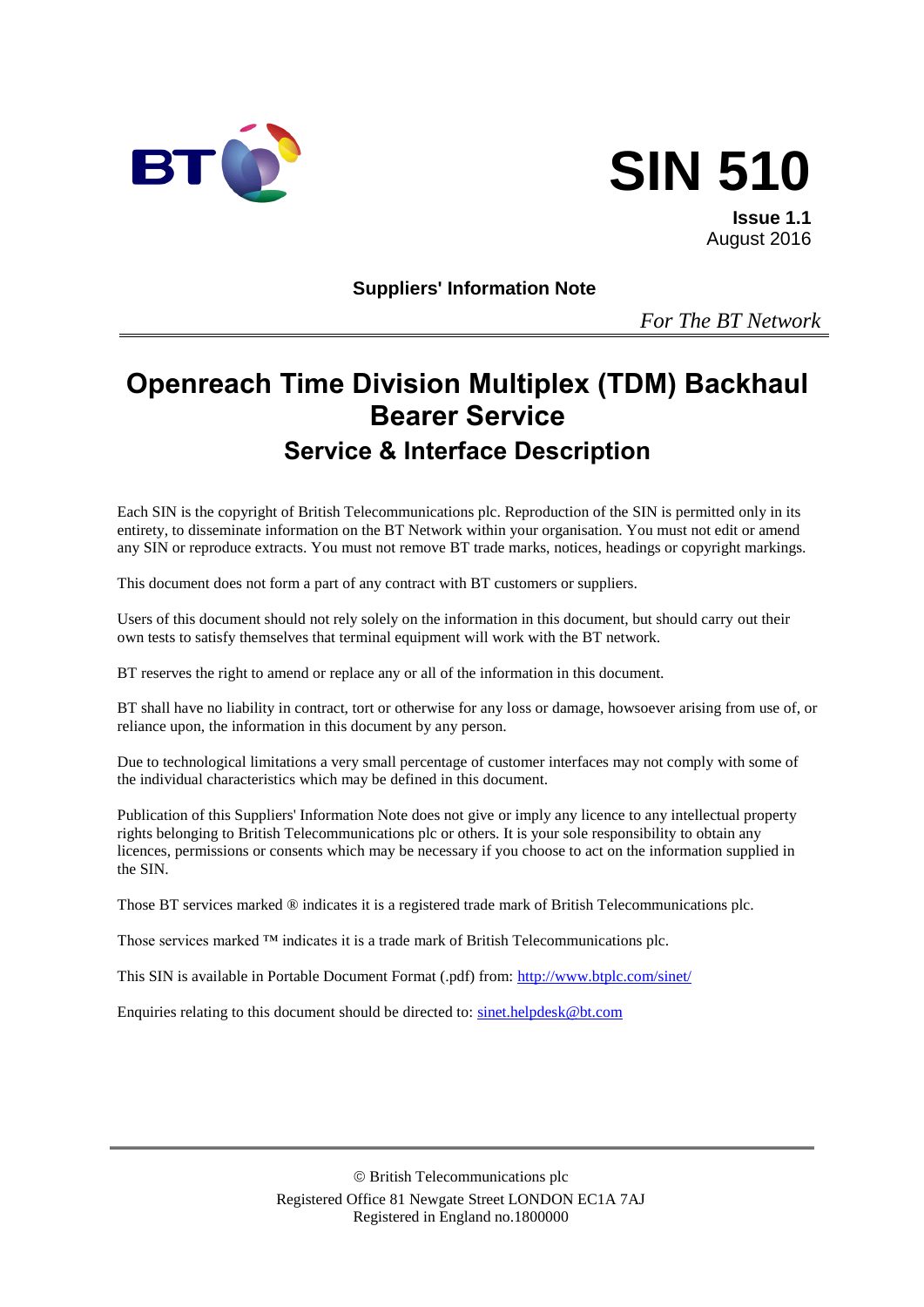# **CONTENTS**

#### **FIGURES**

#### **TABLES**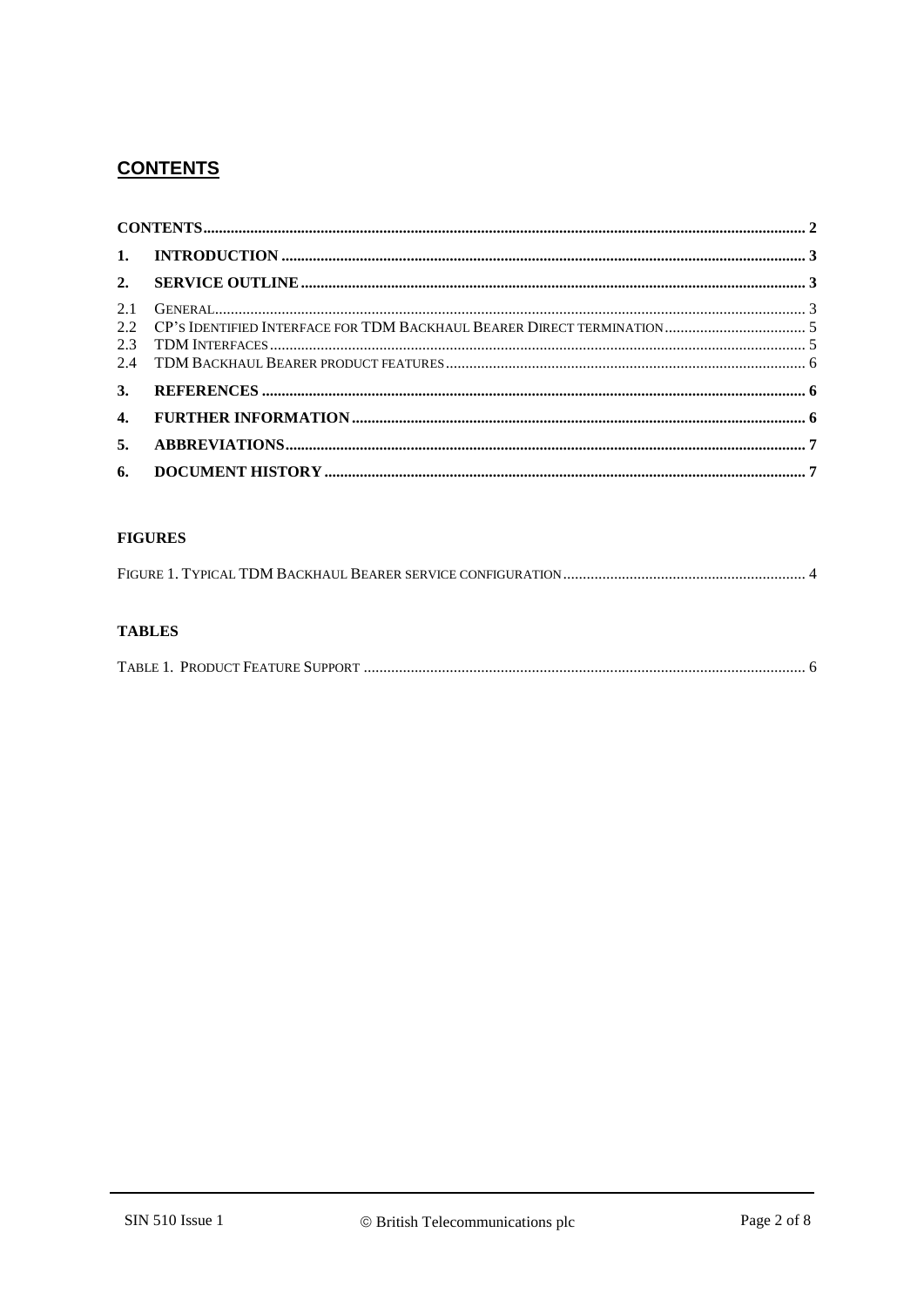#### **1. Introduction**

This Suppliers' Information Note (SIN) describes the Time Division Multiplex (TDM) Backhaul Bearer (TBB) product supplied by Openreach. This product will be ordered under the TDM Backhaul Bearer schedule of the Connectivity Services contract terms and conditions.

Any specific technology mentioned in this document is current as of today, however it may be subject to change in the future. Should the specification of the interface be changed, this will be notified by a new issue of this SIN. Openreach reserves the right to adapt technology to deliver TDM Backhaul Bearer services as new developments are made. All services are delivered over an uncontended transmission path.

This SIN should be read in conjunction with the TDM Backhaul Bearer Services product information on the Openreach website <http://www.openreach.co.uk/orpg/home/products/products.do>

Note: Openreach has provided formal notification that the TDM Backhaul Bearer products are no longer available for new supply with effect from 11 May 2016. External shifts (re-sites and re-arranges) are also not available from this date.

## **2. Service Outline**

#### **2.1 General**

TDM Backhaul Bearer is an Openreach product that offers permanently connected, point-topoint high speed data circuits that provide a secure and un-contended backhaul service for Communications Providers (CPs). Where is this defined?

The TDM Backhaul Bearer service operates at speeds of 2.488Gbit/s (STM-16 rate as defined in ITU-T recommendation  $G707$ <sup>[2]</sup>, and  $10\overline{G}$ bit/s (STM-64 rate as defined in ITU-T recommendation  $G.693^{[4]}$ )

The TDM Bearer service can be used to provide transparent transport for equipment with STM-16 and STM-64 interfaces such as SDH equipment, ATM switches or IP routers with POS interfaces.

This service will operate between a Communications Provider's (CP) Point of Presence (PoP) located in a designated Openreach Access Serving Node (ASN) BT Local Exchange (using a licensed facility in the BT exchange), and

(i) a CP's core network PoP or Third Party CPs equipment located in the designated Openreach Handover Point (OHP) or

(ii) the CP's core network PoP sites or Third Party CP equipment located in a designated Openreach ASN BT Local Exchange (using a licensed facility in the BT exchange), where both ASNs are either on the same WDM chain or share a common Tier 1 Openreach handover point (OHP).

TDM Backhaul Bearer is available from a number of ASN (BT Local Exchange) locations across the UK. The list of allowable TDM Backhaul Bearer ordering sites and those anticipated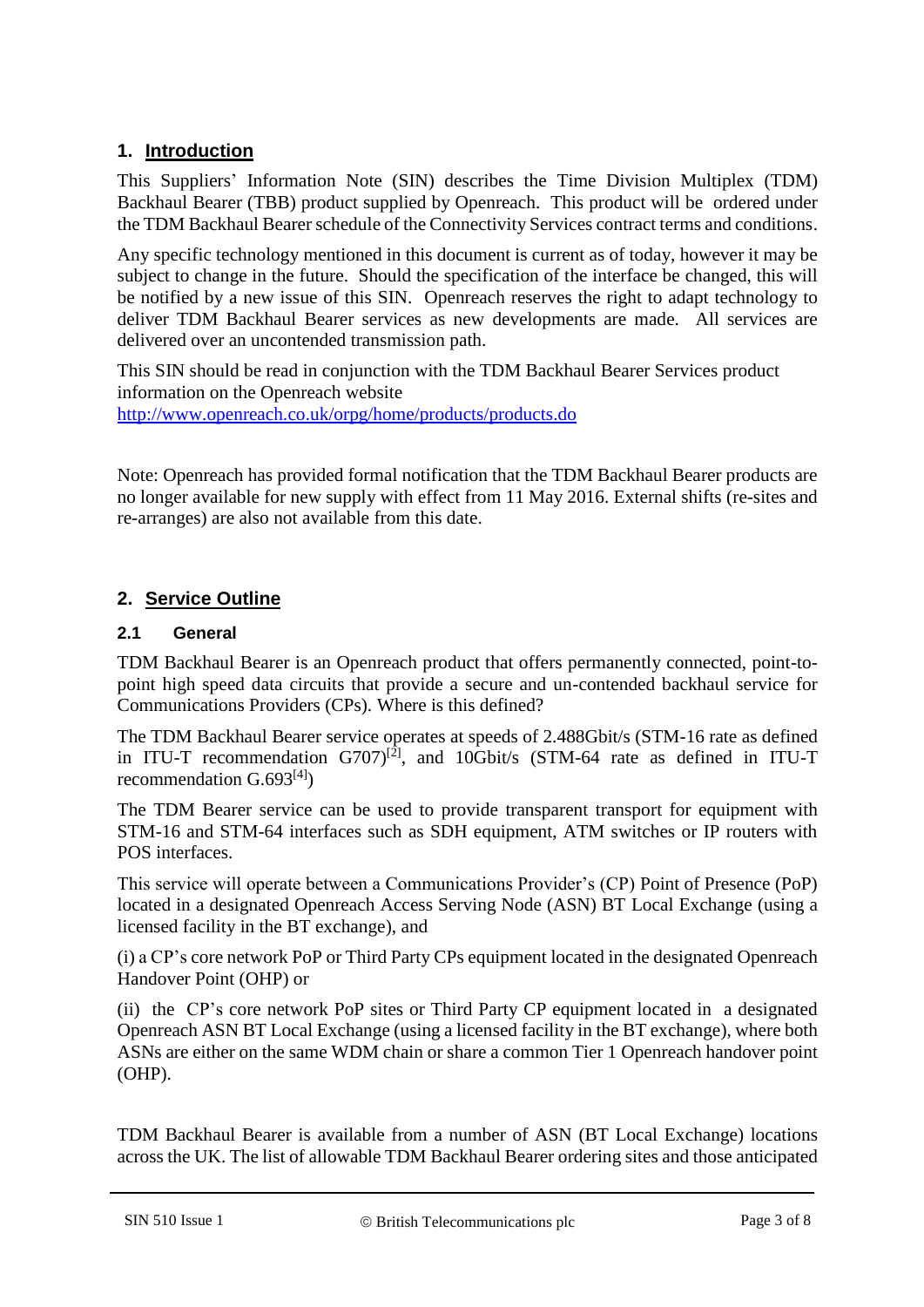to be live in a rolling time period is available via the Openreach web site [http://www.openreach.co.uk/orpg/products/ebd/ebd.do.](http://www.openreach.co.uk/orpg/products/ebd/ebd.do)

The TDM Backhaul Bearer service has no distance related elements (i.e. neither radial/route distance limit nor distance related price component) between an ASN and its designated OHP, or between an ASN and its Extended Reach OHP, or between originating and terminating ASNs (in an ASN-to-ASN configuration). Details of the Access Serving Node (ASN) to Openreach Handover Point (OHP) parenting are available via

http://www.openreach.co.uk/orpg/home/products/products.do

Where an ASN and OHP are co-located (i.e. in the same building) TDM Backhaul Bearer is not an applicable connection.

TDM Backhaul Bearer services are offered at fixed bandwidths of 2.5Gbit/s and 10Gbit/s only, on an uncontended basis. Customer presentation is described in section [2.3.](#page-4-0)

TDM Backhaul Bearer service offers Resilience Option 2 (RO2) protection on ASN-to-OHP routes only. Resilience is not available on ASN-to-ASN routes. Refer to the TDM Backhaul Bearer product information for further details on Resilience Options.



A schematic of the TDM Backhaul Bearer service is shown in Figure 1.

Figure 1. Typical TDM Backhaul Bearer service configuration

Note 1. Figure 1 shows CP's identified interface as both a direct port connection and an interface panel, both of which are customer options.

The TBB product's diagnostic monitoring capability is base-lined at the regenerator section. This means BT will not always have visibility of remote defect indicators, which are at the multiplex section layer. There will be no visibility of the VC payloads or the type of payload. It is therefore not possible to accept faults at the VC layer.

The client signal must fall within standard SDH parameters including synchronisation specifications. (This is important as, although payloads are transported transparently, the STM-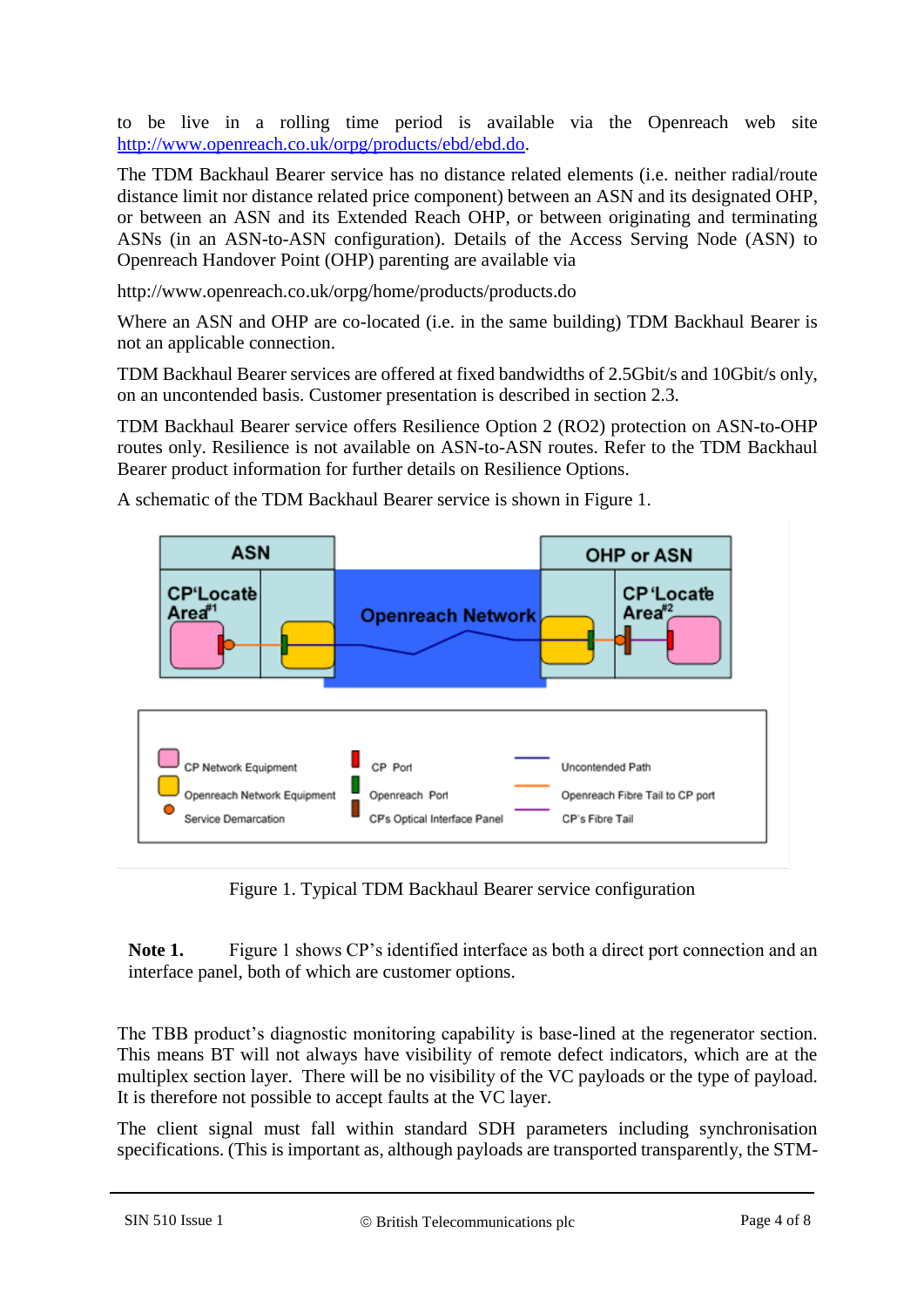16 signals must be within specification to enable multiplexing into a 10G wavelength for transport).

#### **2.2 CP's Identified Interface for TDM Backhaul Bearer Direct termination**

Service demarcation will be between the CP's identified interfaces in CP areas of an ASN or OHP site.

The identified interface could be either (to be captured during order request):

- 1. CP owned and provided Interface Panel
- 2. CP owned and provided equipment interface

The interface is the Circuit Terminating Point (CTP), i.e. the connector on the end of the Openreach fibre tail.

Only the following physical optical interface connector types are supported for the CP provided identified interface for TDM Backhaul Bearer products:

- FC/PC (Fibre Connector / Physical Contact)
- LC (Lucent Connector)
- SC (Subscriber Connector)

The physical interface must be specified on the order request. Any conversion of interfaces is the CP's responsibility, i.e. the CP must provide interface converters on its card or at the interface panel, if necessary. Openreach engineers must be provided with access to the identified interface point (whether that is an interface panel or the CP's actual interface card itself) for both fulfilment and assurance purposes.

**Note 1.**Angle Polished Connectors (APC) such as SC/APC and LC/APC are NOT supported.

**Note 2.**All connections are single mode fibre only .

#### <span id="page-4-0"></span>**2.3 TDM Interfaces**

TDM Backhaul Bearer (TBB)

STM16, I16 ITU-T G.957[3], 1310nm, Single Mode Fibre

STM64, I64.1 ITU-T  $G.693^{[4]}$  1310nm, Single Mode Fibre

Note: TBB interfaces as defined by ITU-T G.707<sup>[2]</sup>/ G.957<sup>[3]</sup>

The optical power specifications for these interfaces are shown in the table below. If the CP interface is a higher specification (e.g. S16.1) such that it could overload the TBB interface, it should be appropriately attenuated by the CP so that the TBB interface receives a level lower than the maximum receive power specified below.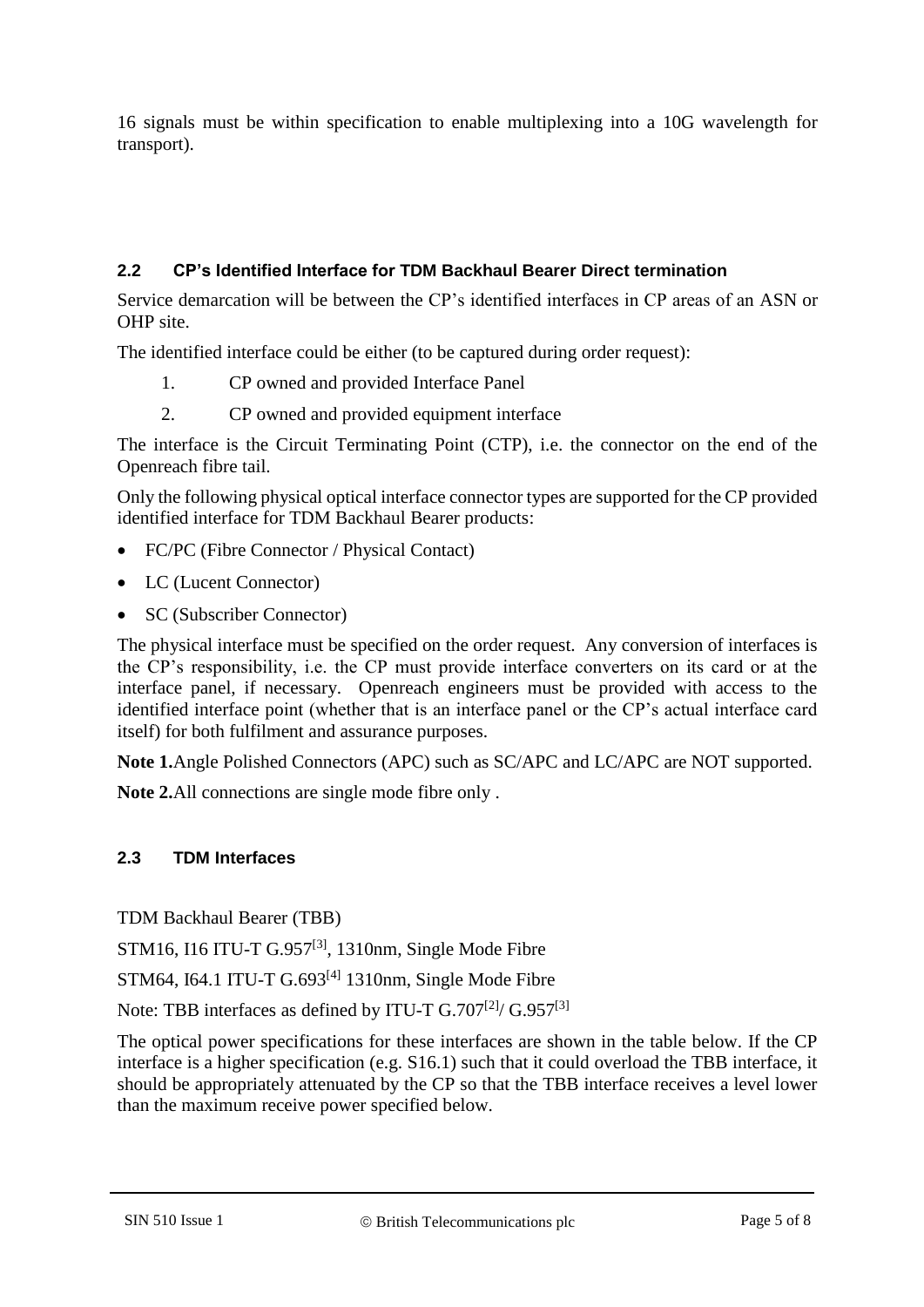| <b>Optical</b><br><b>Characteristic</b> | <b>I.16 Optical</b><br>Power (dBm) | <b>I64.1 Optical</b><br>Power (dBm) |
|-----------------------------------------|------------------------------------|-------------------------------------|
| <b>Maximum</b><br><b>Transmit</b>       | $-3$                               | -1                                  |
| <b>Minimum</b><br><b>Transmit</b>       | $-10$                              | -6                                  |
| <b>Maximum</b><br><b>Receive</b>        | $-3$                               |                                     |
| <b>Minimum</b><br><b>Receive</b>        | -18                                | $-18$                               |

#### **2.4 TDM Backhaul Bearer product features**

Table 1 outlines the features supported by the TDM Backhaul Bearer product.

| <b>Product</b>   | TDM<br><b>Interface</b> |
|------------------|-------------------------|
| <b>TBB 2500</b>  | STM16                   |
| <b>TBB 10000</b> | STM64                   |

**Table 1. Product Feature Support**

### **3. References**

| $\lceil 1 \rceil$ | TDM Backhaul Bearer product information<br>http://www.openreach.co.uk/orpg/home/products/products.do                                |
|-------------------|-------------------------------------------------------------------------------------------------------------------------------------|
| $\lceil 2 \rceil$ | ITU-T Recommendation G.707 Network node interface for the synchronous<br>digital hierarchy (SDH)                                    |
| $\lceil 3 \rceil$ | ITU-T Recommendation G.957 Optical Interfaces for Equipments and<br><b>Systems</b><br>Relating to the Synchronous Digital Hierarchy |
| [4]               | ITU-T Recommendation G.693 Optical interfaces for intra-office systems                                                              |

### **4. Further Information**

For enquiries concerning connection availability between particular sites and for further product information about this service please visit the website at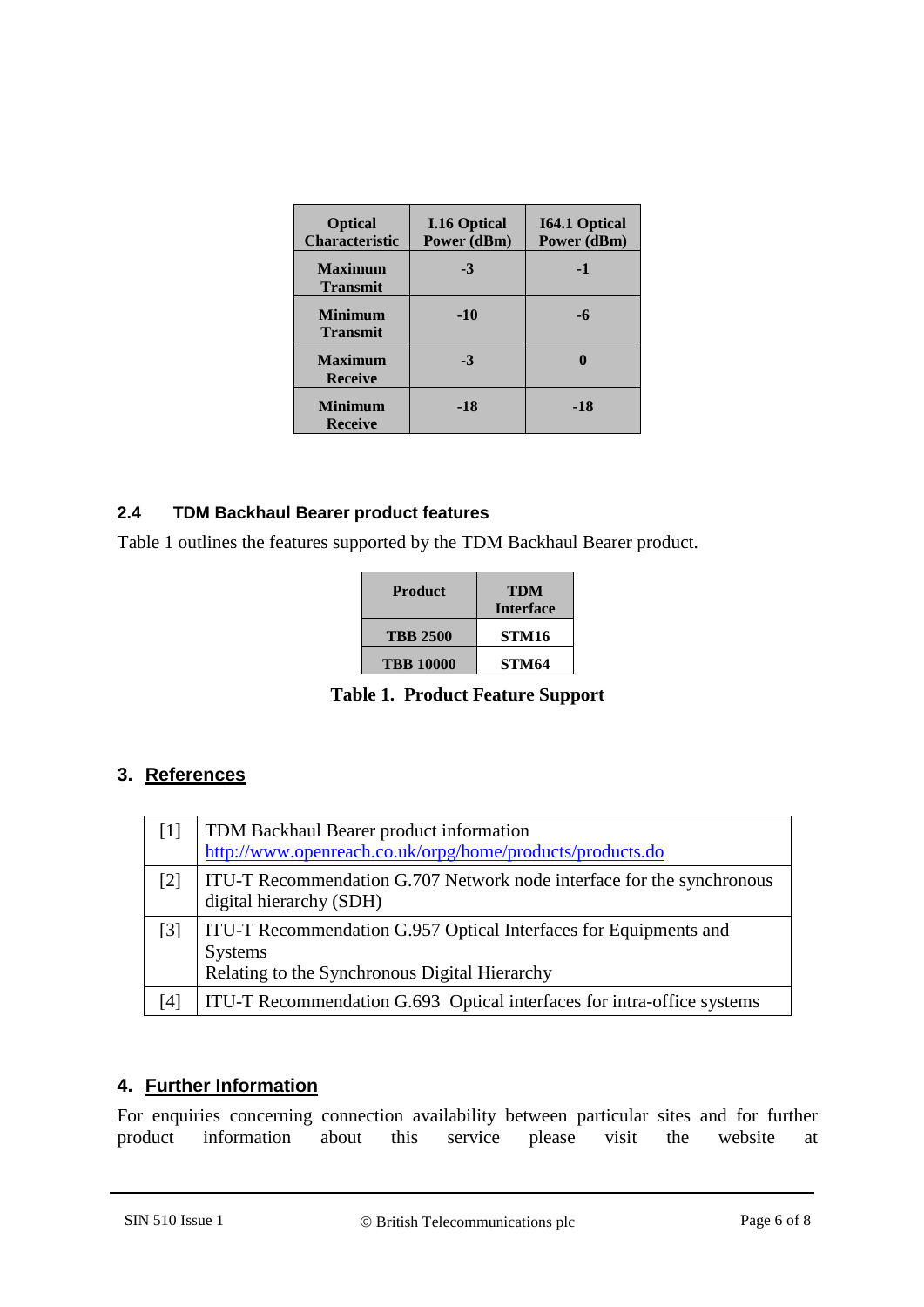http://www.openreach.co.uk/orpg/home/products/products.do or contact your Openreach Customer Business Manager or BT Account Manager.

For further information or copies of referenced sources, please see document sources at <http://www.btplc.com/sinet/>

### **5. Abbreviations**

| <b>APC</b>   | <b>Angle Polished Connector</b>                          |  |  |  |
|--------------|----------------------------------------------------------|--|--|--|
| <b>ASN</b>   | <b>Access Serving Node</b>                               |  |  |  |
| <b>BT</b>    | <b>British Telecommunications plc</b>                    |  |  |  |
| CP           | <b>Communications Provider</b>                           |  |  |  |
| <b>CPE</b>   | <b>Customer Premises Equipment</b>                       |  |  |  |
| <b>CTP</b>   | <b>Circuit Terminating Point</b>                         |  |  |  |
| FC / PC      | Fibre Connector / Physical Contact                       |  |  |  |
| IP           | <b>Internet Protocol</b>                                 |  |  |  |
| <b>ITU-T</b> | <b>International Telecommunications Union - Telecoms</b> |  |  |  |
| LC           | <b>Lucent Connector</b>                                  |  |  |  |
| OHP          | Openreach Handover Point                                 |  |  |  |
| PoP          | Point of Presence                                        |  |  |  |
| <b>POS</b>   | Packet Over SONET/SDH                                    |  |  |  |
| <b>SC</b>    | <b>Subscriber Connector</b>                              |  |  |  |
| <b>SDH</b>   | Synchronous Digital Hierarchy                            |  |  |  |
| <b>SIN</b>   | Suppliers' Information Note [BT]                         |  |  |  |
| <b>STM</b>   | <b>Synchronous Transport Module</b>                      |  |  |  |
| <b>TBB</b>   | <b>TDM Backhaul Bearer</b>                               |  |  |  |
| <b>TDM</b>   | <b>Time Division Multiplex</b>                           |  |  |  |
| <b>UK</b>    | <b>United Kingdom</b>                                    |  |  |  |
| <b>VC</b>    | <b>Virtual Container</b>                                 |  |  |  |
| <b>VLAN</b>  | Virtual Local Area Network                               |  |  |  |
| <b>WDM</b>   | <b>Wave Division Multiplexing</b>                        |  |  |  |

### **6. Document History**

| <b>Issue</b> | Date                    | <b>Revision changes</b>                                                                                                   |
|--------------|-------------------------|---------------------------------------------------------------------------------------------------------------------------|
| Issue 1      | May 2012                | First issue.                                                                                                              |
|              | Issue 1.1 August $2016$ | Addition of note in section 1 to state that these services are<br>no longer available for new supply as from 11 May 2016. |